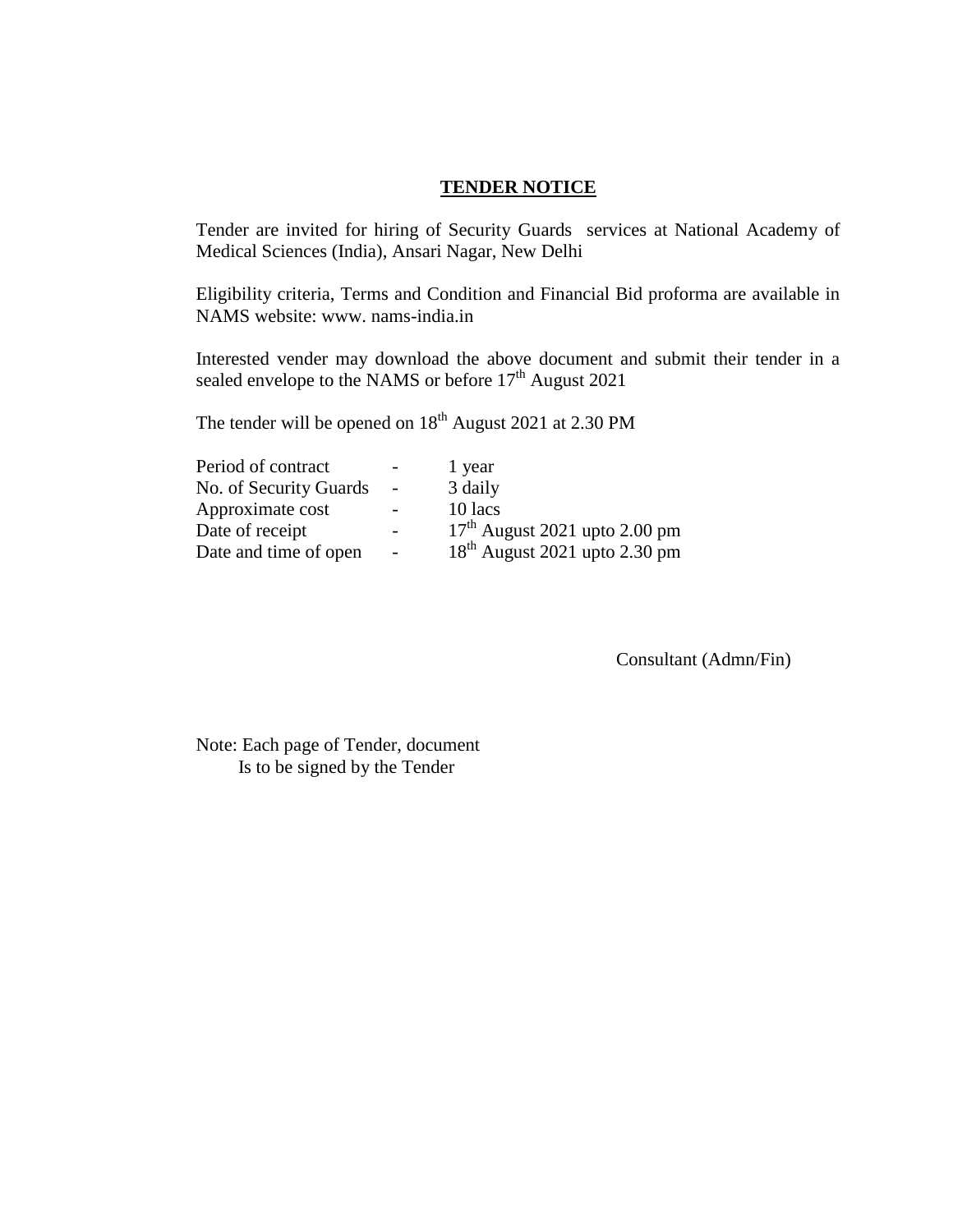# **HIRING OF MANPOWER FOR SECURITY GUARDS SERVICES Estimate cost of tender: Rs. 10 lac per annum.**

Sealed tenders are invited from experienced and reputed Manpower Agencies for outsourcing of the services of the following manpower to work in the NAMS Office.

| <b>Tentative Requirement</b> | <b>Tentative per day</b><br><b>Requirement (Nos)</b> |
|------------------------------|------------------------------------------------------|
| 1. Security Guards           |                                                      |

Rates quoted: (Break-up of rates must be enclosed)

 $(1)$  Security Guards.

| Rs | per month |
|----|-----------|
|    |           |

### **Note:**

- (1) The rates quoted should be including all statutory dues, Services Charges, GST etc. it should be shown as net comprehensive rate. No addition of any kind except additional statutory dues levied by competent authorities after the date of submission of tender will be allowed. However, while preparing the comparative chart of tenders received, the basic rates, ESI, PF, GST and service charges will only be counted.
- (ii) The requirement of manpower as mentioned at S1. No. 2 is indicative and the same may increase or decrease at the discretion of NAMS.
- (iii) Wages and other statuary requirements should be in conformity with the latest minimum wages notified by Labour Department, Govt. of NCT of Delhi. In case the minimum wages is revised during the tender process the same will apply accordingly and later on also as and when the same is revised/increased by Govt. of NCT of Delhi the same will apply.

## **If rates is found to be less than the minimum wages, as prescribed by Delhi Govt., the whole tender will be rejected.**

| 1. Last date of Submission  |  | 17.8.2021 upto 2.00pm |
|-----------------------------|--|-----------------------|
| 2. Date and time of opening |  | 18.8.2021 at 2.30 PM  |

**Signature of the Tenderer** Seal:

Date: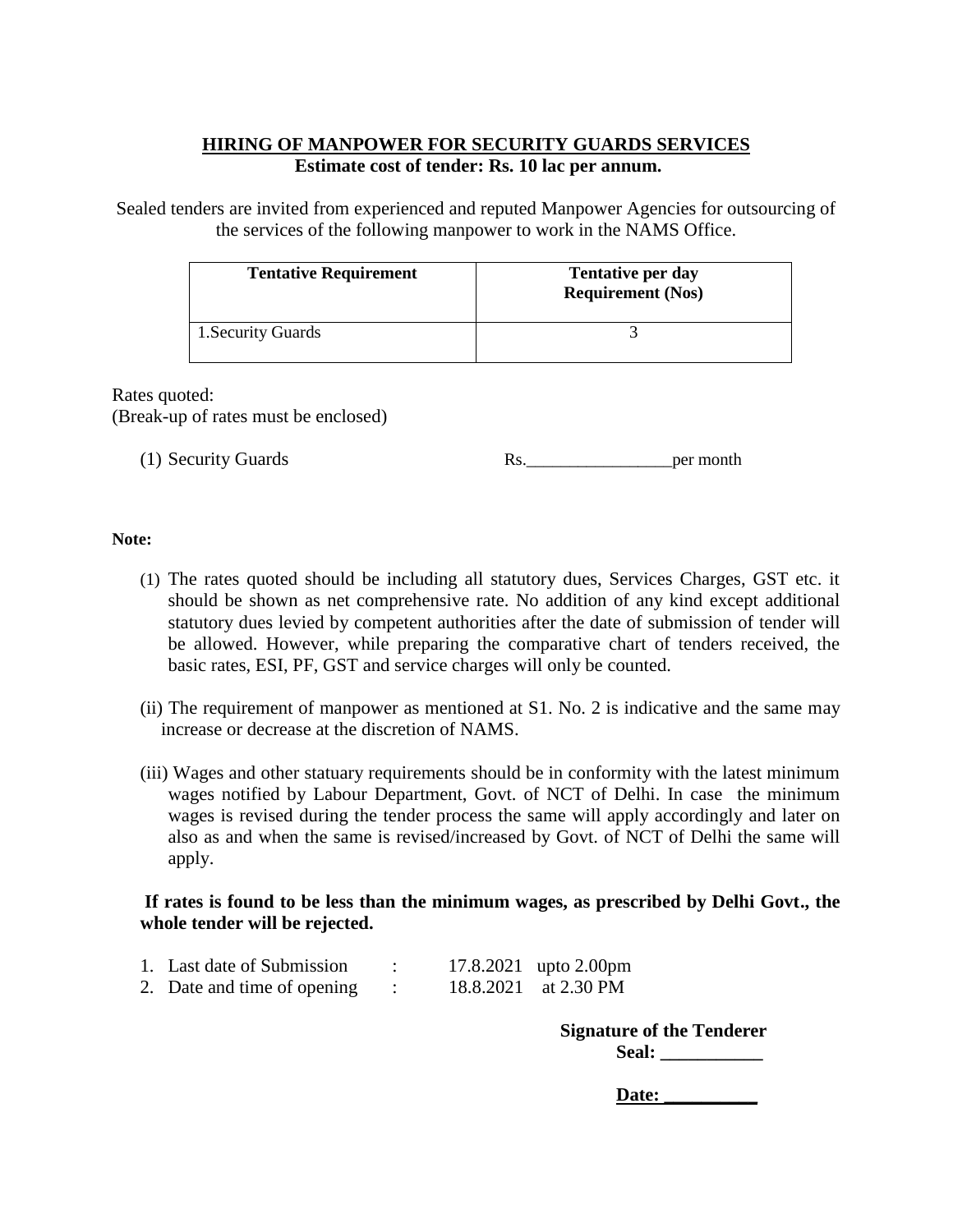# **ELIGIBILITY OF CRITERIA**

- 1. The Agency should be registered as a firm or company registered under the Companies Act 1956.
- 2. The agency should be registered with Labour Dept. of Government of NCT of Delhi/Central Govt., holding a valid license under the latest contract Labour (Regulation and Abolition) Act for engaging a minimum of 100 employees and should be having valid ESI, EPF Code No., PAN No., GST No., etc. The Tenderer should also be registered under Delhi Shops and Establishments Act. The statutory requirements, as stated above and as applicable should be fulfilled.
- 3. The Agency should have a minimum annual turn over of Rs. 40 lakh during each of the last three years and should not have made a loss in any of these years. It should have a security staff of at least ten or more per shift for one client and should have a minimum experience 10 year in providing security services Agency business in large Govt. Organization/Multi-National Companies/National Labs/PSUs/Nationalised Banks etc.
- 4. Only those tenders/contractors who meet all the guidelines and terms and conditions in all respects should submit their tenders (s)
- 5. The NAMS reserves the right to reject all or any of the tenders or to accept any tender without assigning any reason whatsoever and to annul the bidding process at any time prior to award of contract without assigning any reason thereof.
- 6. All pages of the tender documents must be signed by the authorized signatory and the power of attorney holder, a copy of the document granting power of Attorney, in favour of the authorized signatory should be enclosed. Conditional tenders will be rejected.
- 7. Only those tenders/contractors who meet all the guidelines and terms and conditions in all respects should submit their tender (s)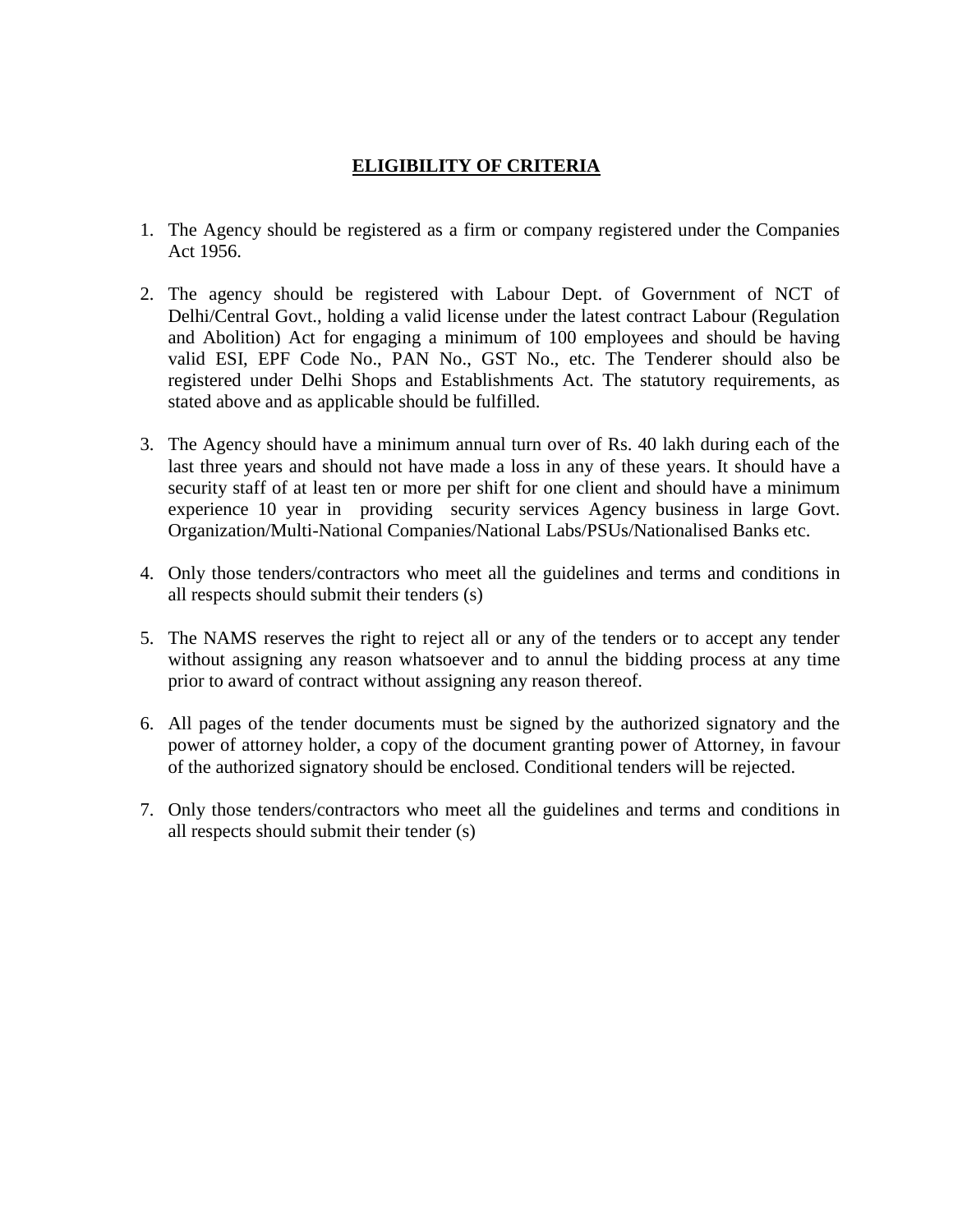### **TERMS AND CONDITION**

- (1) The contract is initially for 12 months. The term of the contract may be extendable on satisfactory performance.
- (2) The security services contract shall be for the entire premises occupied by the academy at Ansari Nagar New Delhi. The contractor shall ensure round the clock high standard security on a 24x7 basis of the week to safeguard the premises  $\&$  assets of NAMS.

The contractor shall deploy guards below the age of 50 yrs conforming to security requirement of premises. The security guards deployed should be trained in fire fighting system/ equipments and fire extinguishers

- (3) The persons deployed by the agency should not have any adverse Police records/criminal cases against them. The Agency should make adequate enquiries about the character and antecedents of the persons whom they are recommending. The character and antecedents of each personnel of the service provider will be got verified by the service provider before their deployment after investigation by the local police, collecting proofs of identify like driving license, bank account details, previous work experience, proof of residence and recent photograph and a certification to this effect submitted to the Academy.
- (4) The service provider will also ensure that the personnel deployed are medically fit and will keep in record a certificate of their medical fitness. The contractor shall provide sufficient sets of uniform at his cost to its employees and ensure that they wear them all times and maintain them clean.
- (5) The service provider shall withdraw such employees who are not found suitable by the academy for any reasons immediately on receipt of such a request from the Academy.
- (6) The service provider shall engage necessary persons as required by the academy from time to time. The said persons engaged by the service provider shall be the employees of the service provider and it shall be the duty of the service provider to pay their salary per month. The Company/Firm/Agency will provide proof of receipt of wages by the workers before the end of each month. There is no Master and Servant relationship between the employees of the service provider and this Academy and further that the said persons of the service provider shall not claim any absorption in the Academy on any ground whatsoever.
- (7) The service provider's personnel's shall not claim any benefit/compensation/absorption/regularization of services form/in this Academy under the provision of Industrial Disputes Act., 1947 or Contract Labour (Regulation and Abolition) Act, 1970. Undertaking from the persons to this effect shall be submitted by the service provider to the NAMS.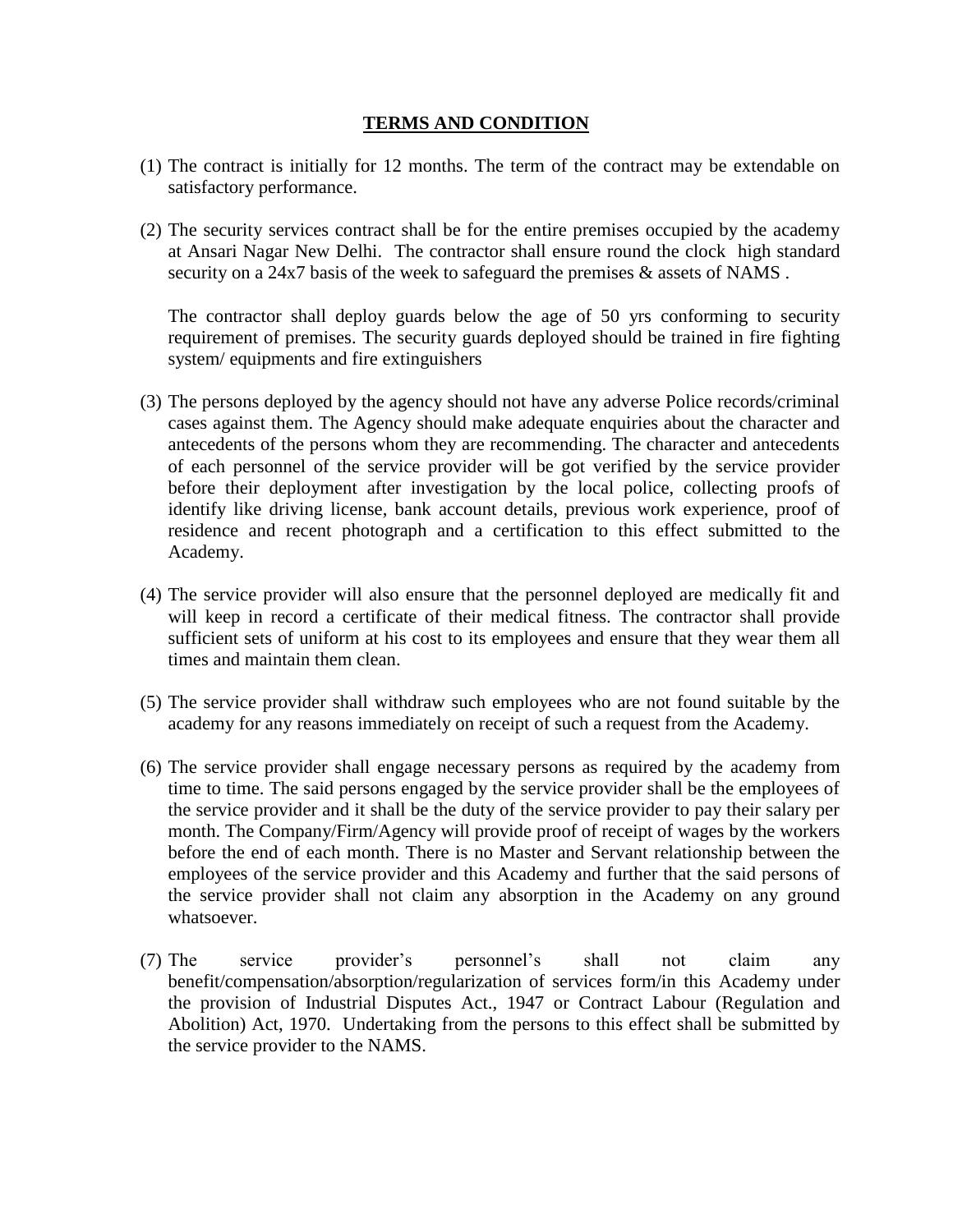- (8) The service provider's personnel shall not divulge or disclose to any person, any details of office, operational process, technical know-how, security arrangements, administrative/organizational matters as all these matters are of confidential/secret nature.
- (9) The service provider's personnel should be polite, cordial, positive and efficient, while handling the assigned work and their actions shall promote good will and enhance the image of this Academy. The service provider shall be responsible for any act of indiscipline on the part of persons deployed by the Agency.
- (10) Any employee of the contractor proceedings on leave shall immediately be replaced by the contractor at no additional expenses to the employer.
- (11) This award of work contract will not confer any right for regular appointment in NAMS.
- (12) It is purely a work contract based on the principals of "Laws of Contracts". The Secretary reserves the Right to reduce or extend the periodicity of the contract without assigning any reasons thereof and the decision of the Secretary will be final.
- (13) The payment for performing executing stipulated contractual work be made on monthly basis on submission of bill in duplicate by the Contract with advance stamped receipt.
- (14) Payment will be made either by crossed cheque in the name of company/firm or through RTGS.
- (15) Income tax at prescribed rate, will be deducted at source, from the monthly payment of the bills unless tax exemption certificate from income tax authorities are produced.
- (16) That the agency will be wholly and exclusively responsible for payment of wages to the persons engaged by it in compliance of all the statutory obligations under all related legislations as applicable to it from time to time including minimum wages Act., Employees Provident Fund Act, ESI Act, etc. and the NAMS shall not incur any liability of the service provider for any expenditure whatsoever on the persons employed by the agency on account of pay such statutory obligation. The agency will have to provide particulars of EPF, ESI of its employees engaged in the NAMS, on monthly basis along with bill submitted by them.
- (17) Rate quoted is applicable for the whole months including holydays/Sundays.
- (18) The Security Deposit amounting to Rs.1,00,000/- will have to deposited by the firm/company before taking the security services contract. This amount will not earn any interest thereon.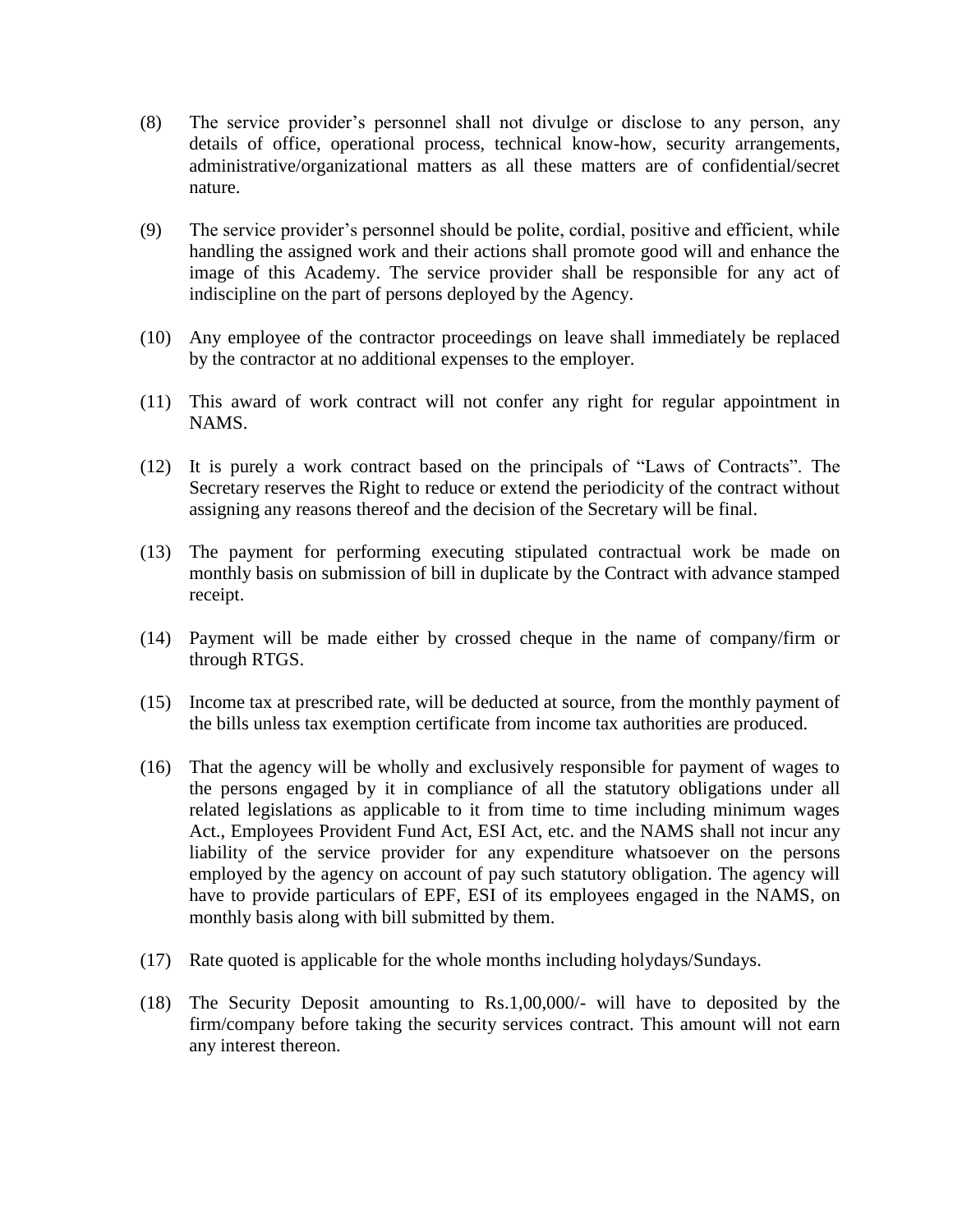- (19) The Security Deposit shall be returned to the contractor on the expiry of the contract period on furnishing the usual clearances/no demand certificate.
- (20) The contractor if refuses to continue the work at any stage before the expiry of contract period, will result to forfeiture his security deposit.
- (21) In case the services are not found satisfactory, the contract may be terminated by Academy at any time during the contract period without any prior notice and without assigning any reasons whatsoever.
- (22) However, the agreement can be terminated by either party by giving one months notice in advance. If the agency fails to give one months' notice in writing for termination of the Agreement then one month's wages etc and any account due to the agency from the academy shall be forfeited.
- (23) The contractor will also have the responsibility to safeguard the NAMS moveable and immovable property, besides protecting the environment.
- (24) Entry in the academy premises is restricted. The guards on duty at the gates/reception will ensure that only the authorized persons enter the academy premises after proper verification and intimation.
- (25) The Contractor shall ensure opening and proper locking of all rooms of Academy. In case of any theft, breakage, pilferage of any fixture and/or fittings, furniture, equipment etc., the responsibility shall be of the contractor and s/he shall report the same to the Secretary or NAMS office. If after a departmental enquiry, it is found that the loss has occurred due to negligence of the contractor's guard/guards on duty, the academy will have full power to recover the loss in full or adjust from the dues or security deposit of the contractor. The decision of Academy in this regard will be final and binding on the contractor.
- (26) For any breach of contract, the Secretary or any officer authorized by him, shall be entitled to impose a minimum penalty of Rs.1000/-per day/occasion on the  $1<sup>st</sup>$ occasion upon the Agency in the event of breach, violation or contravention of any of the term and conditions contained herein brought to the notice of NAMS.
- (27) In the event of a guard not reporting for duty, alternate arrangements shall be made by the contracting agency, immediately without jeopardizing the security of the NAMS.
- (28) The contractor shall ensure the following:
	- a) No property of NAMS of any kind is removed by any official/private person without a proper gate-pass issued by the authorized officials of NAMS.
	- b) Any loss/damage to goods or property of NAMS due to negligence on the part of the security personnel of the contractor shall be made good within 7 days of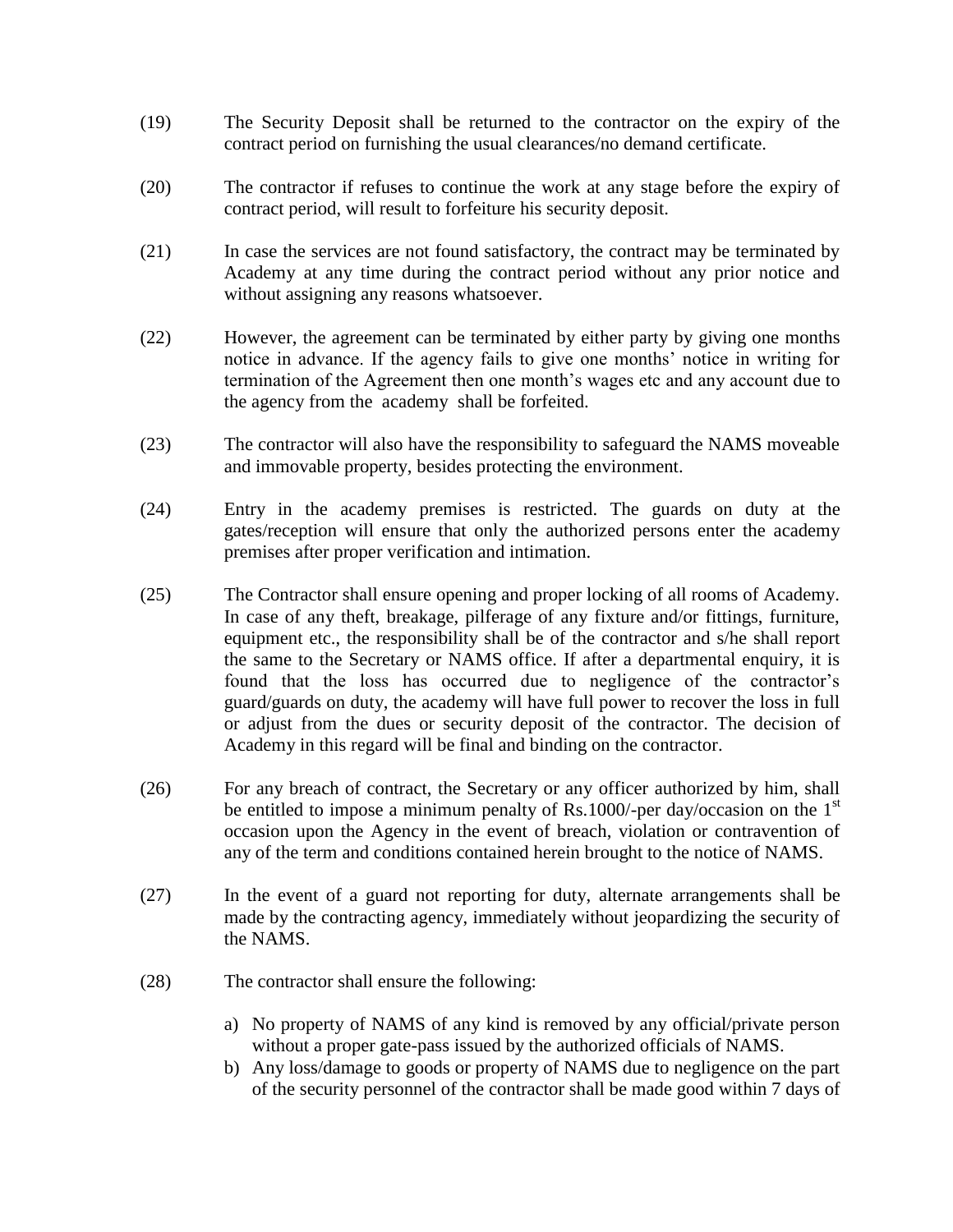the date of its communication to him. Non-compliance of the same shall entail forfeiture of the security deposit along with recovery of the loss in part or in full form the dues and earnest money of the contractor and or termination of the contract.

- c) No report for any loss/damage to property of NAMS shall be lodged with police by the contractor without the written approval of NAMS.
- (29) In case failure to execute the work to the fullest satisfaction of the penalty of 1% per day on the amount of monthly bill, will be levied as penalty.
- (30) In the event of any question, dispute/difference arising under the agreement or in connection herewith (except where resolution has been specifically provided under the agreement)the same shall be referred to the Sole Arbitrator to be appointed by the NAMS. The award of the arbitrator shall be final and binding on both the parties.
- (31) Any disputes out of or in any way connected with this contract shall be deemed to have arisen in NAMS and only the courts in Delhi shall have jurisdiction to determine the same.
- (32) In case, if the work not all carried out, disallowance at the rate of 4% per day the amount of the monthly bill (limited to 100%) will be levied as penalty.
- (33) The agency shall disburse the salary of the workers before  $7<sup>th</sup>$  of the succeeding months.
- (34) The Contractor shall submit an affidavit along with the tender document stating that "we undertake to deploy security personnel of only the ones whose antecedents have been got verified by us from the Police Authorities.
- (35) In case of any loss/theft of any movable or immovable property, the Secretary or any officer authorized by him will consider the circumstances leading to the loss/theft and if the responsibility is fixed upon the agency by the above mentioned officer, the agency will make good the loss within a specified period or else deduction of the cost will be made from the following month's bill and or its security deposit.
- (36) The contractor shall be solely responsible for all the claims of his employees and the employees of the contractor shall not make any claim whatsoever against the Academy.
- (37) Income tax other taxes levied from time to time by the Govt. shall be deducted at source by NAMS from the monthly bills of the security contractor on the full amount of bill.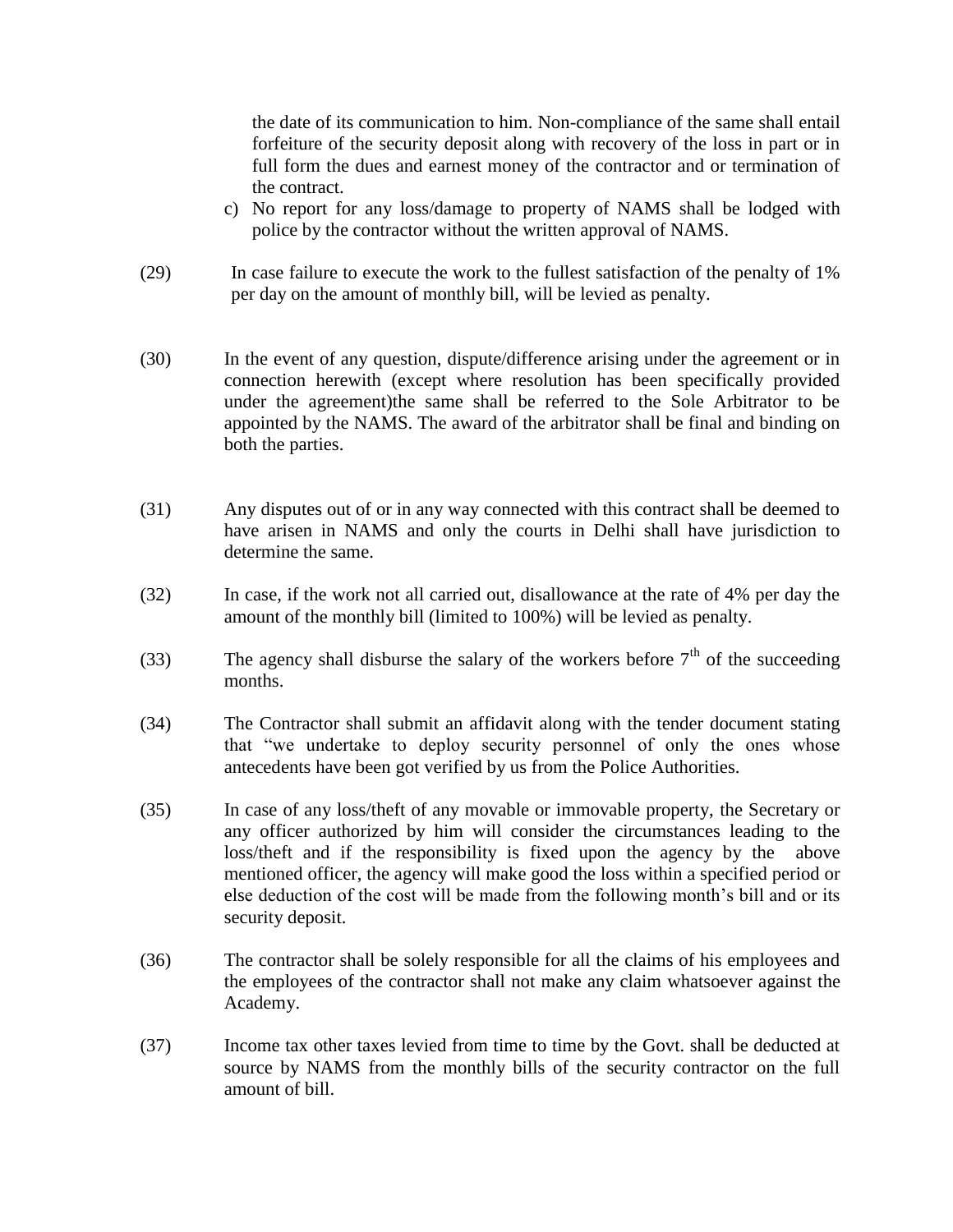- (38) The NAMS reserves the right to cancel/terminate the contract at any time during the currency of the contract after giving one month notice to the contractor.
- (39) The contractor shall engage personnel who are medically fit. They should be free from all infections/diseases. The contractor shall get his employees medically examined before deploying them at the Academy.
- (40) In case, if the work is not all carried out, disallowance at the rate of 4 % per day the amount of the monthly bill (limited to 100 %) will be levied as penalty.
- (41) The agency shall disburse the salary of the workers before  $7<sup>th</sup>$  of the succeeding months.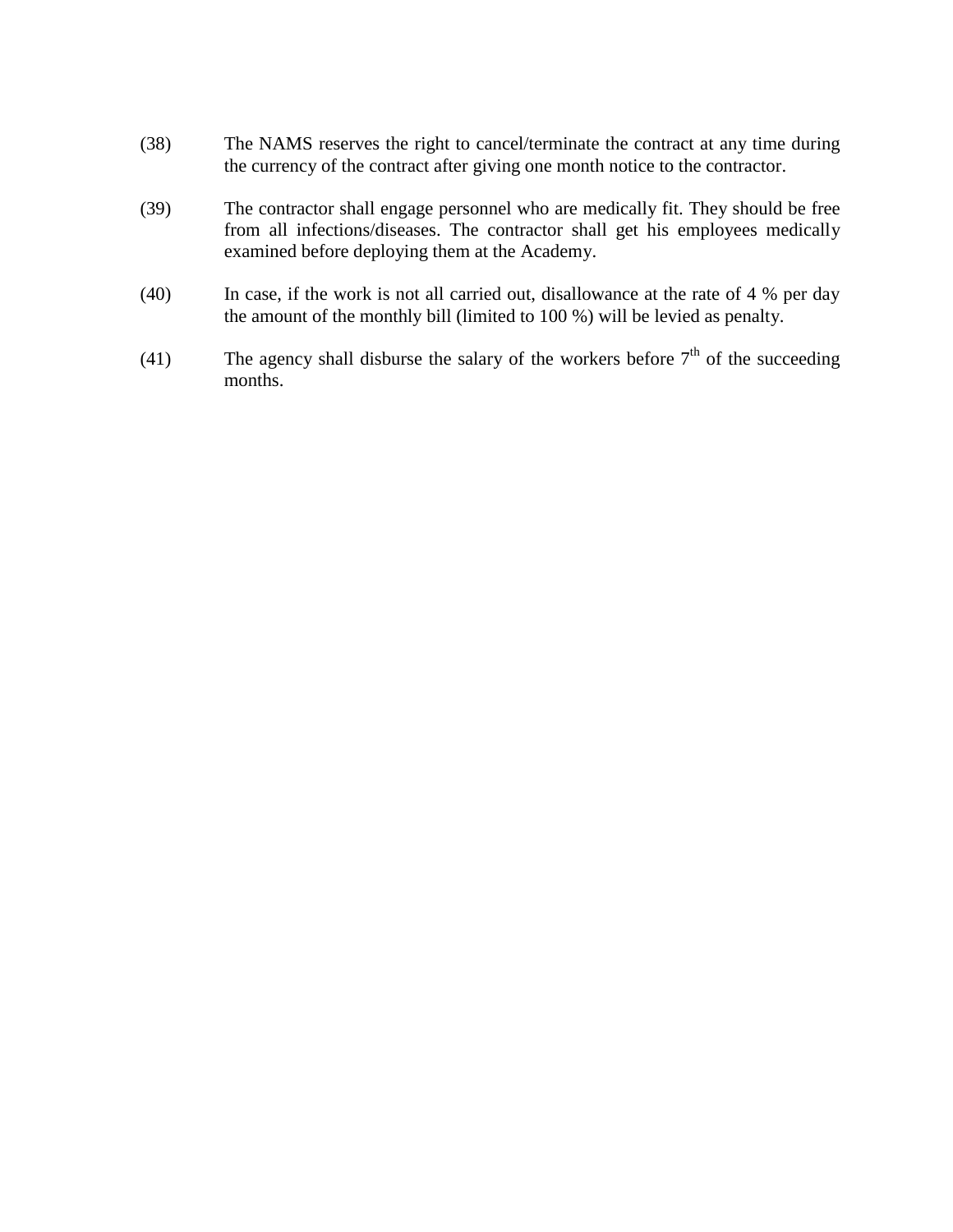| S.No.            | <b>Particulars</b>                                                                                                                                                                                                                                          | To be filled in by the Tender |
|------------------|-------------------------------------------------------------------------------------------------------------------------------------------------------------------------------------------------------------------------------------------------------------|-------------------------------|
| $\mathbf{1}$     | Name of the Agency                                                                                                                                                                                                                                          |                               |
| 2.               | Date of establishment of the agency                                                                                                                                                                                                                         |                               |
| $\overline{3}$ . | Office address of the agency with office<br>telephone number, fax number and<br>mobile number and name of the<br>contract                                                                                                                                   |                               |
| 4.               | Whether registered with all concerned<br><b>Government Authorities</b><br>(copies of all certificates of registration<br>to be enclosed)                                                                                                                    |                               |
| 5.               | PAN (copy to be enclosed)                                                                                                                                                                                                                                   |                               |
| $\overline{6}$   | GST registration number (copy to be<br>enclosed)                                                                                                                                                                                                            |                               |
| 7.               | Registration/license no. under contract<br>labor (regulation and abolition) Act<br>1970                                                                                                                                                                     |                               |
| 8.               | Whether the firm is blacklisted by any<br>Government<br>Department<br><b>or</b><br>any<br>criminal case is registered against the<br>firm or its owner/partners anywhere in<br>India (if no, an undertaking to this<br>effect is to attached n this regard) |                               |
| 9.               | Length of experience in the field                                                                                                                                                                                                                           |                               |
| 10.              | Experience in dealing with<br>Govt.<br>departments (Indicate the names of the<br>departments and years of dealing with<br>those department and attach copies of<br>contracts orders placed on the agency)                                                   |                               |
| 11.              | Whether a copy of the terms and<br>conditions (Annexure-I) duly signed in<br>token of acceptance of the same is<br>attached.                                                                                                                                |                               |
| 12.              | Whether agency profile is attached?                                                                                                                                                                                                                         |                               |
| 13.              | List of other clients                                                                                                                                                                                                                                       |                               |

 (**Signature) With date**